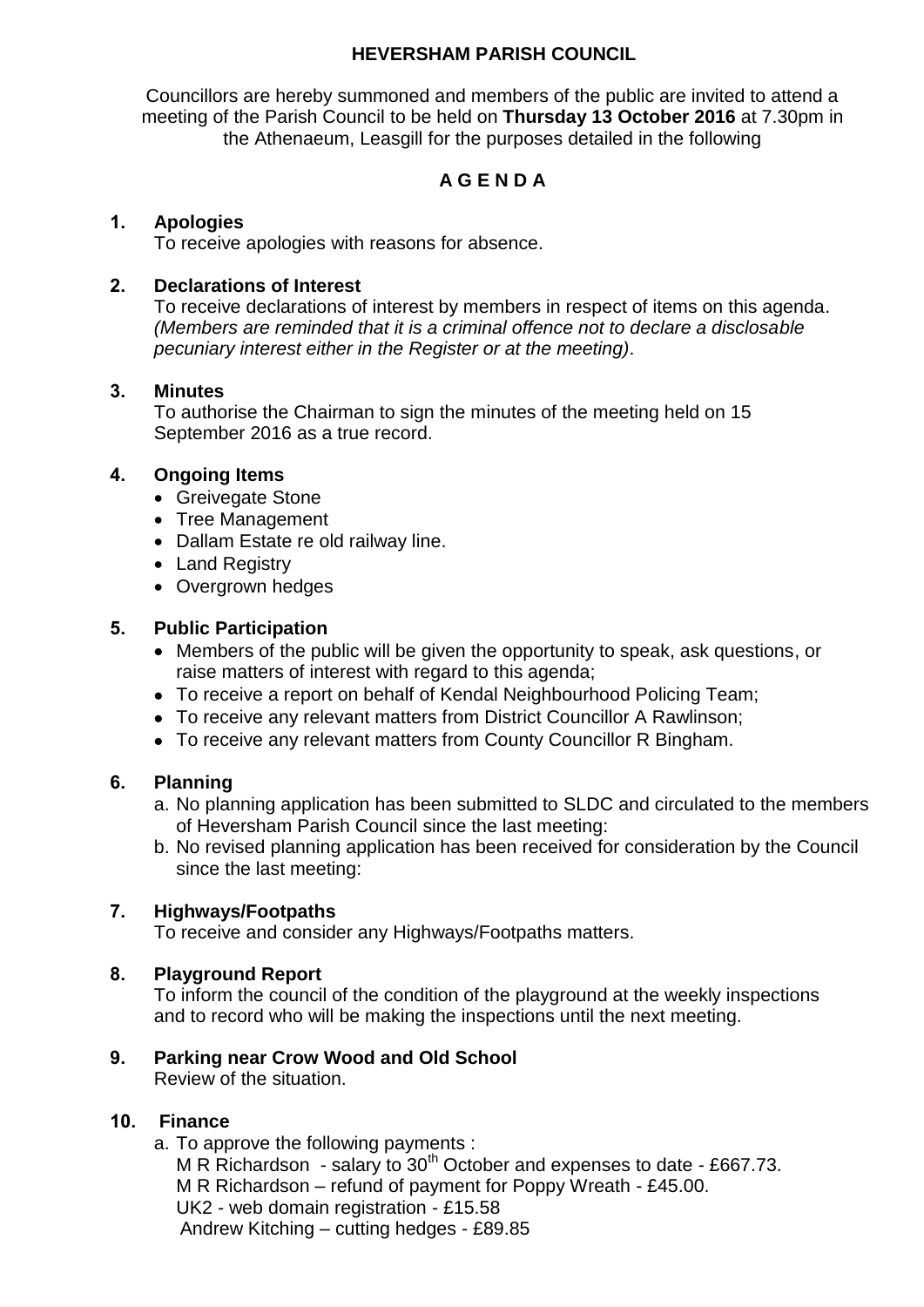- b. To note that a cheque has been received for the rent of the Field of Dreams (£380) with a deduction for £89.73 in respect of the water trough repairs (item 89/16).
- c. To note the clerk is now booked on the induction course commencing  $31<sup>st</sup>$ October at a cost of £55 for the two sessions (cost approved in Minute 93/16)
- d. To confirm the Council's wish to amend the HSBC bank mandate so that cheques can be signed by any two of the councillors.

## **11. Leasgill Quarry Fund**

To receive the Leasgill Quarry Fund Financial Report for 2015/16 and consider the Committee's recommendations for grants to be given.

### **12. Website**

To consider the action to be taken with regard to some minor problems.

- **13. Correspondence -** to note any other correspondence received and not included as an item on this agenda and decide upon any action necessary:
	- a) CALC Circular September 2016 (emailed to Cllrs.12/9/16)
	- b) SLDC Standards Committee Meeting on 20/9/16 (emailed to Cllrs.12/9/16)
	- c) CALC Emergency Plans for Parishes re extreme weather events (emailed to Cllrs.13/9/16)
	- d) CALC Neighbourhood Planning Bill (emailed to Cllrs.13/9/16)
	- e) SLDC Notice of South Westmorland LAP Meeting on 12/10/16 (emailed to Cllrs.14/9/16)
	- f) SLDC Vacancy for Panel Member on Independent Remuneration Panel (emailed to Cllrs.19/9/16)
	- g) CALC Changes to the CALC constitution (emailed to Cllrs.20/9/16)
	- h) CALC Public Consultation about proposal to make permanent an interim change at Helme Chase midwifery-led unit in Kendal (emailed to Cllrs.21/9/16)
	- i) CALC Getting Cumbria Ready Lottery Funding (emailed to Cllrs.29/9/16)
	- j) SLDC Towpath Trail Roadshow Promotion (emailed to Cllrs.29/9/16)
	- k) SLDC Parish Council Planning Workshop (emailed to Cllrs.30/9/16)
	- l) CALC AGM 12/11/16 (emailed to Cllrs.30/9/16)
	- m)CALC NALC website members area login for Legal Topic Notes (emailed to Cllrs.3/10/16)
	- n) SLDC Boundary Commission for England public hearings (emailed to Cllrs.4/10/16)
	- o) CALC District Association meeting 24/11/16 (emailed to Cllrs.4/10/16)
	- p) CALC Circular October 2016 (emailed to Cllrs.5/10/16)
- **14. Westmorland Gazette**  to identify any relevant matters from this meeting to be reported for the Westmorland Gazette
- **15. To note any 'Items for Information'** *no decisions or action permitted*

#### **16. To receive items for consideration for a future agenda**

- Road works against survey a copy of which is expected from Cllr. Bingham when available. (Feb. 2017 Agenda)
- Playground Financing

**Date of next meeting** - to confirm the next meeting of the Parish Council will be held on 10 November 2016 and will commence at 7.30pm in the Athenaeum, Leasgill.